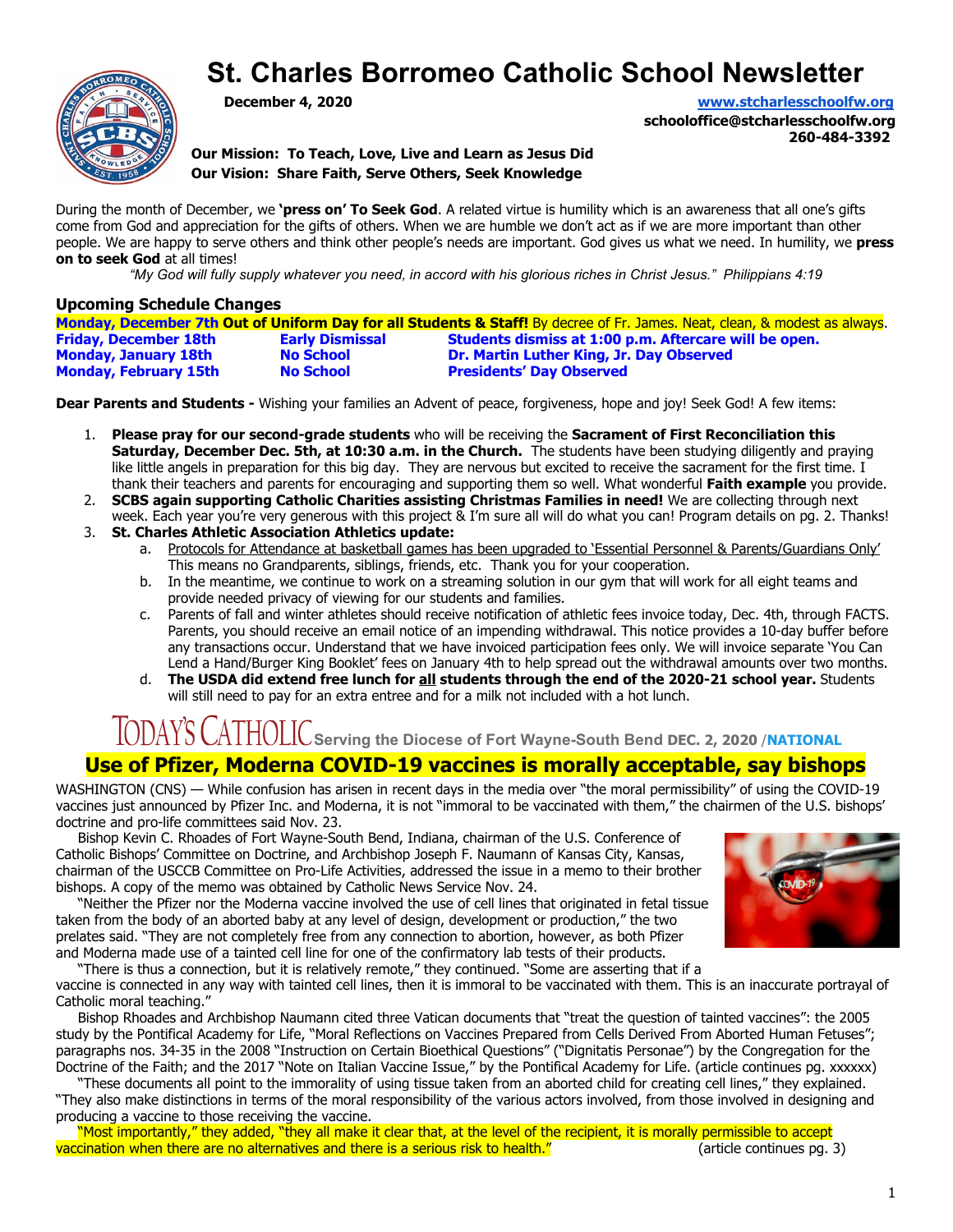#### **St. Charles Borromeo School Students Assist Catholic Charities this Christmas! -Gift Cards please!**

In past years, St. Charles School has adopted families through Catholic Charities to assist at Christmas. The organization expresses gratitude for the generosity of our families during past Christmas seasons. Many families have been blessed by your kindness.

 Catholic Charities has changed their program in recent years. In an effort to be good stewards of their resources, Catholic Charities is transitioning from offering the opportunity to "adopt" or "sponsor" a specific family to whom sponsors provided "gifts" to the practice of accepting donated gift cards and limited material items most requested by families in need. Donated gift cards, in lieu of wrapped and unwrapped gifts, will be distributed to families served by Catholic Charities who are experiencing challenges in meeting basic needs such as food, warm clothing, rent or utilities. This way they can be assured that children and other vulnerable persons served are housed and warm during the Christmas season.

 Also, due to limited capacity on staff and in volunteers, Catholic Charities will not be able to coordinate appointments for families & organizations to drop off items, but will accept the donations of gift cards to assist the many families with whom they work.

Examples of most needed gift cards include:

- > Grocery or multi-purpose stores gift cards (e.g., Kroger, Wal-Mart, Meijer)
- > Gas cards & Citilink bus passes (i.e., fuel for transportation)

 Our regular Friday collections at Mass on December 4 and December 11 will be used to purchase gift cards for Catholic Charities. Anything extra which you would like to donate to this cause, please send to the school office marked Catholic Charities. When you are purchasing SCRIP, please consider purchasing an extra gift card for these people in need. Christmastime is indeed a time of year to rejoice and celebrate. As a Catholic organization, Catholic Charities appreciates our desire to give to others reminiscent of the gifts the Wise Men brought to the baby Jesus. Thank you for your assistance!

#### **Calendar Update**

| December 5       | BDHS Merit Scholarship Exam 8:45am (8th graders, pre-registered)                      |  |  |  |
|------------------|---------------------------------------------------------------------------------------|--|--|--|
|                  | First Reconciliation 10:30 am                                                         |  |  |  |
|                  | Advent Fish Fry cancelled                                                             |  |  |  |
| December 6       | Second Sunday of Advent                                                               |  |  |  |
| December 7       | Reconciliation for students in grades 3-4-5                                           |  |  |  |
| December 8       | Feast of the Immaculate Conception - Holy Day (non-obligatory this year due to COVID) |  |  |  |
| December 9       | Beginning Band (grade 4+) parent information meeting, 6:00 pm in band room            |  |  |  |
| December 12      | Feast of our Lady of Guadalupe                                                        |  |  |  |
| December 13      | Third Sunday of Advent                                                                |  |  |  |
| December 18      | 2nd Quarter Ends, early dismissal at 1:00 pm                                          |  |  |  |
| December 20      | Fourth Sunday of Advent                                                               |  |  |  |
| Dec. 19 - Jan. 3 | No School                                                                             |  |  |  |
| January 4        | School resumes                                                                        |  |  |  |
| January 5        | Instrument Fitting for Beginning Band, by appointment, 4:30-6:30 pm                   |  |  |  |
| January 18       | No School                                                                             |  |  |  |

BEGINNING BAND - Any grade 4 student, as well as older students, with an interest in music, is invited to join the beginning band. There is a parent informational meeting on **Wednesday, December 9**, in the school band room. The meeting is 6:00-6:30 pm. At this meeting parents will have the opportunity to schedule a specific time slot to have their student "fitted" for a band instrument and to make arrangements to rent a band instrument. There will be an instrument fitting on Tuesday, January 5, beginning at 4:30 pm. The Band Room is located on the lower level of the Hession Center. Please enter the school at door #3 (near the gym) and the posted signs will direct you to the South Stairs and the Band Room. If you are unable to do stairs, please see the custodian for directions to the elevator. All students interested in joining the band must have an appointment for a fitting on this day. Students have the opportunity to rent instruments at this January meeting so that they have them for the first day of band class which is Tuesday, January 19.

**ATTENTION: Extraordinary Ministers of Holy Communion, Lectors, Sacristans -** The new parish ministry schedule is in preparation for **February thru May, 2021.** Please submit your availability information **via the web terminal**, or email at [ministries@scbfw.org.](mailto:ministries@scbfw.org) You may also call the office, 260-484-6570. **Deadline is January 4, 2021.** Thank you! Karen Hope

#### **SCRIP NEWS**

**2<sup>ND</sup> SUNDAY of Advent – This week we begin the 2<sup>nd</sup> week of Advent, just 20 more days until Christmas.** 

As we worry about social distancing, sanitizing, mask wearing, and more sanitizing; one wonders how we will ever be able to get our Christmas shopping done. Then there are those who are worried about how they will be able to have the kind of Christmas they are used to because of the financial stresses this pandemic has caused.

If there was ever a year where focusing on the true meaning of the Christmas season was relevant, this is the year. It has been a very difficult year in many ways. However, the silver lining has been taking time to slow down and reflect on the important things in our lives.

The **SCRIP** team is ready to help you with your Christmas shopping. Gift cards can make online shopping safe and easy, gift cards make great gifts and stocking stuffers, gift cards are easy to mail and **SCRIP gift cards** generate rebates that earn money for the parish as well as each purchaser. Why not let the money you spend on Christmas gifts this year put a little something back in your pocket.

Just a few **SCRIP tips** for placing orders this year. SCRIP has also felt the effects of COVID. In an effort to be prudent with the funds the parish graciously invests in the SCRIP program, we are carrying a smaller inventory this year. This simply means that we might not be able to fill every order right away, so plan ahead.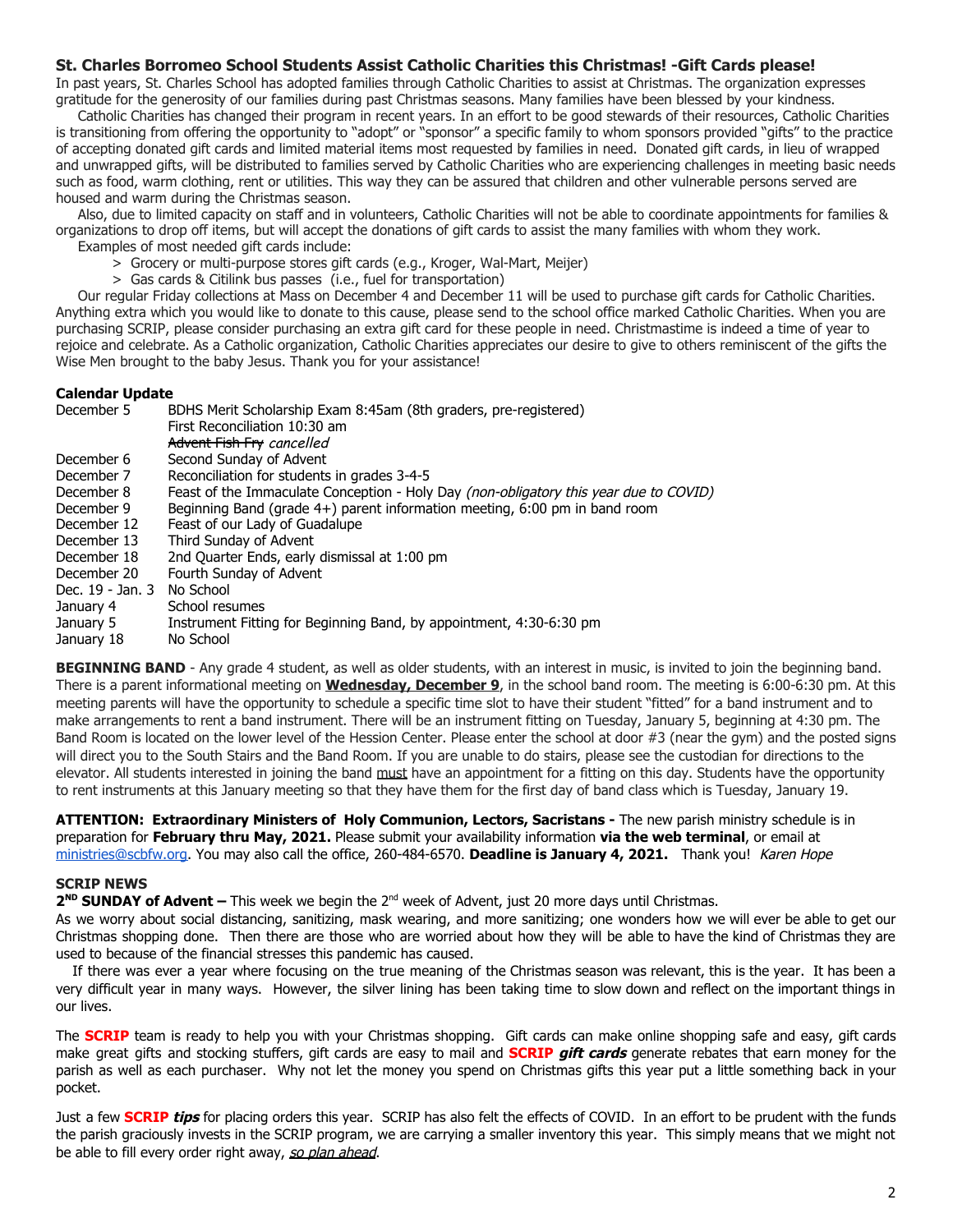**MONDAY MORNINGS BEFORE 9 AM** is the most important thing to remember. That's when we place our order to replenish our inventory. If you have a large order or a special order, we really need to have it before 9 am on Monday morning. If you send an order in with your student on a Friday or Monday morning, anything we don't have will be available by the following Thursday. Please take the time to carefully fill out all the information on the top of the order form especially a good phone number where you can be reached if we have a question about your order, as well as your student's name and room number for delivery of your filled order.

Working together we will get through this pandemic, this Christmas and the rest of this year. Best of all, we can help ease the financial stress the parish has felt.

#### **VOLUNTEERS:**

**Dec. 7 – CLASSROOM DELIVERY - Kristina O'Neal**

- **Dec. 11 Jane Cavacini, Kelly Tippmann, Berniece Williams**
- **Dec. 11 CLASSROOM DELIVERY Jen Eisaman**
- **Dec. 12 Natalie Jackson, Bernadette Smith, Cindy Stults**
- **Dec. 13 Mary Jo Amorini, Mary Rose Lorenc, Carolyn Tyndall**
- **Dec. 14 CLASSROOM DELIVERY Kelly Tippmann**
- **Dec. 18 Leeandra Camos, Sue Rohling, Carolyn Tyndall**
- **Dec. 18 CLASSROOM DELIVERY Sara Fischer**
- **Dec. 19 Cathy Jacob, Maryann Quinn, Cindie Rosswurm**
- **Dec. 20 Kasey Eckland, Terri Wallace**

#### **Use of Pfizer, Moderna COVID-19 vaccines is morally acceptable, say bishops** (continued from pg 1)

In a Nov. 21 statement, the president and CEO of the Catholic Health Association, Mercy Sister Mary Haddad said CHA ethicists, "in collaboration with other Catholic bioethicists," used the guidelines released by the Vatican's Pontifical Academy for Life in 2005 and 2017 on the origin of vaccines and "find nothing morally prohibitive with the vaccines developed by Pfizer and BioNTech (Pfizer's German partner) and Moderna."

 She also said CHA "believes it is essential that any approved COVID-19 vaccine be distributed in a coordinated and equitable manner," because COVID-19 "has had a disproportionate impact on vulnerable populations, such as the elderly, low-income communities, persons with preexisting health conditions, and racial and ethnic minorities." CHA encouraged Catholic health organizations "to distribute the vaccines developed by these companies."

 Bishop Rhoades and Archbishop Naumann did not point to any specific media outlets claiming the moral unsuitability of the vaccines. However, after Pfizer and Moderna announced their vaccines, at least two Catholic bishops warned against using them, saying they are morally tainted.

 On Nov. 11, Pfizer and BioNTech announced that results of a large ongoing study show its vaccine is 95% effective; the vaccine is already being manufactured and has been since October. Five days later, Moderna said preliminary data from its phase three trial shows its coronavirus vaccine is 94.5% effective in preventing COVID-19.

 Pfizer and Moderna are applying to the U.S. Food and Drug Administration for emergency approval of the vaccines, which would quickly pave the way for distribution of the vaccines. The FDA is to meet Dec. 10.

 On Nov. 16, Bishop Joseph E. Strickland of Tyler, Texas, tweeted the Moderna vaccine "is not morally produced. Unborn children died in abortions and their bodies were used as 'laboratory specimens.' I urge all who believe in the sanctity of life to reject a vaccine which has been produced immorally."

 In a Nov. 18 video posted on his diocesan website and subsequent interviews with local media, Bishop Joseph V. Brennan of Fresno, California, weighed in on the vaccines, saying: "We all want health for ourselves and for others. We want to promote that also … but never at the expense of the life of another."

 In May, the Trump administration launched Operation Warp Speed, the moniker of its initiative to deliver COVID-19 vaccines to Americans as quickly as possible. The program has funded the manufacturing of six promising vaccine candidates, two of which are the ones announced by Moderna and Pfizer.

 As soon as the FDA approves their vaccines for distribution, Operation Warp Speed hopes to distribute 300 million doses around the country by January. Because Moderna and Pfizer's vaccines involve two shots per person, this would be enough to immunize 150 million Americans. Other COVID-19 vaccines on the horizon include one being developed by AstraZeneca with Oxford University.

 Like Bishop Rhoades and Archbishop Naumann, John Brehany, director of institutional relations at the National Catholic Bioethics Center in Philadelphia, said a recent interview on the "Current News" show on NET TV, the cable channel of the Diocese of Brooklyn, New York, that the Moderna and Pfizer vaccines were not themselves produced using cell lines derived from aborted fetal tissue.

 He expressed "great respect for Bishop Strickland," calling him "a bold courageous witness to the faith," who is saying "some true things about issues that go back decades in pharmaceutical research and development," in the production of vaccines for measles, mumps, rubella, chicken pox and other diseases.

 But in the case of the Moderna and Pfizer vaccines, Brehany emphasized, any connection to aborted fetus cell lines is extremely remote.

 For Dr. Robert Tiballi, an infectious disease specialist in Chicago and a member of the Catholic Medical Association, this indirect use raises an ethical issue for Catholics.

 "The fetal cell lines were not directly used in the Moderna vaccine, but they were indirectly used several steps away from the actual development of the vaccine," he told "Currents News" in a separate interview.

 Any such cell lines were derived from tissue samples taken from fetuses aborted in the 1960s and 1970s and have been grown in laboratories all over the world since then.

 In its 2005 study, the Pontifical Academy for Life said Catholics have a responsibility to push for the creation of morally just, alternative vaccines, but it also said they should not sacrifice the common good of public health because there is no substitute.

"Catholics can have confidence if there is a great need and there are no alternatives, they are not forbidden from using these new